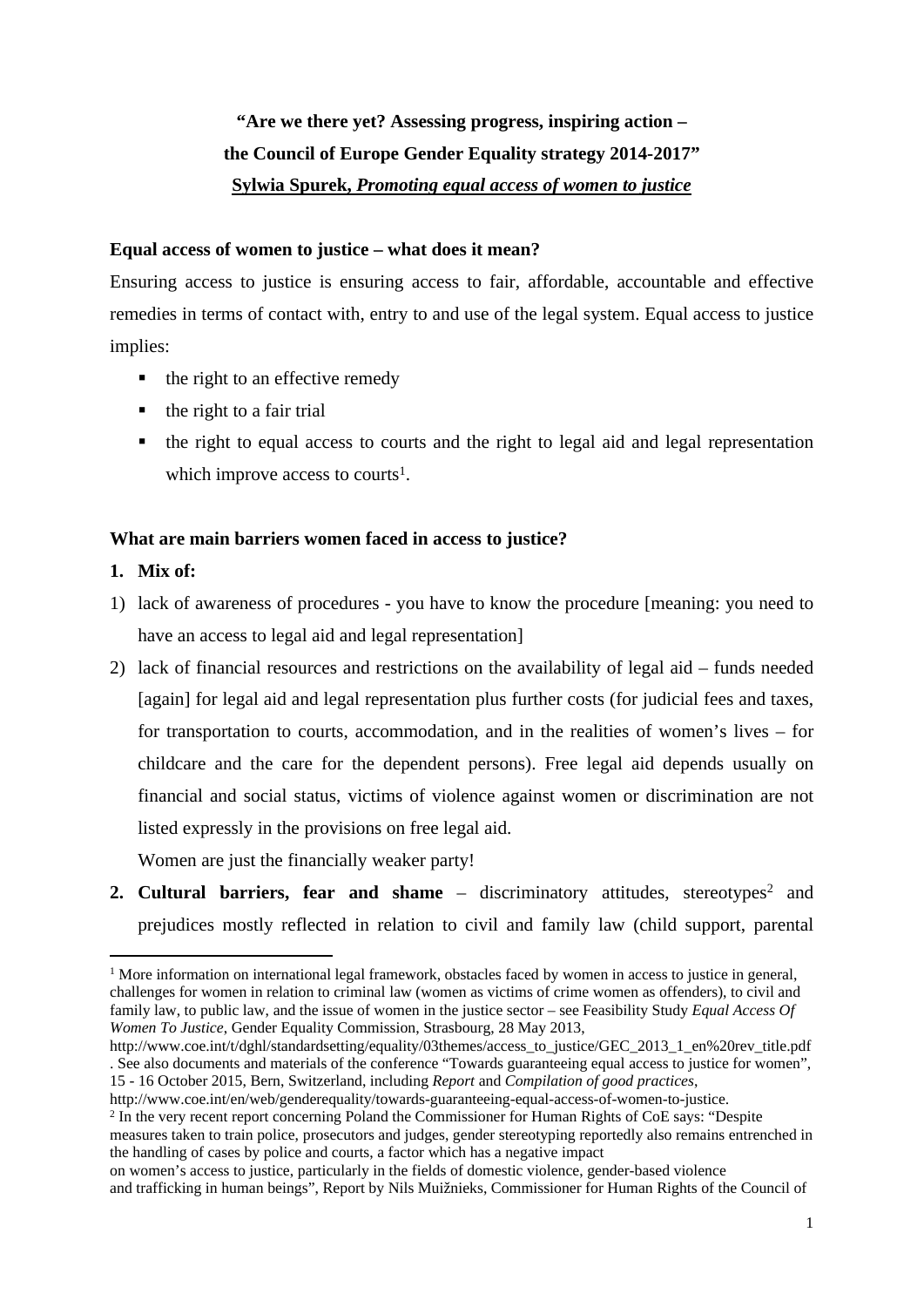responsibilities, guardianship, divorce proceedings and the division of property) – men as a breadwinners and women as better carers. It's also a true in relation to criminal law in cases of domestic violence and sexual violence – prosecutors, law enforcement officials and other actors sometimes allow stereotypes to influence investigations and trials, especially in cases of gender-based violence.

- **3. Emphasis placed on using alternative dispute resolutions (ADR) such as mediation.** ADRs decrease the cost and time of litigation. In cases of gender-based discrimination and violence against women when the two parties have unequal positions mediation fails to provide a truly accessible, fair, and empowering process for all.
- **4. Gender neutral legislation**
- **5. The lack of gender balance and gender bias in courts and among law enforcement officials** plus training on gender equality and anti-discrimination legislation at the level of the judiciary and of law enforcement agents.

These barriers are a combination of legal, institutional, economic and cultural elements. They affect even more women from the most vulnerable groups such as those belonging to a minority, disabled or rural women, elderly women, women with disabilities, lesbian/bisexual/transgender women, trafficked women, migrants, refugees, asylum seekers and undocumented women, and women from certain ethnic or religious groups.

## **What are existing standards?**

#### **1. United Nations**

1) the right to equality of persons before courts and tribunals and the right to fair trial:

International Covenant on Civil and Political Rights (articles 2 and 14), Universal Declaration of Human Rights (article 10), International Covenant on Economic, Social and Cultural Rights (articles 2 (2) and 3), Convention on the Elimination of Racial Discrimination (article 5(a))

2) Convention on the Elimination of All Forms of Discrimination against Women (CEDAW Convention) – prohibition of discrimination of women through laws and ensuring of effective legal protection of women's entitlement to enjoy rights on an equal basis with men (article 2 (b) and (c), repealing of all national penal provisions which constitute discrimination against women (article 2 (g)), the principle of women's equality before the law - women's equal access to courts and tribunals, as well as their equal protection of the law (article 15). Plus

Europe following his visit to Poland from 9 to 12 February 2016, http://www.coe.int/en/web/commissioner/- /erosion-of-rule-of-law-threatens-human-rights-protection-in-poland.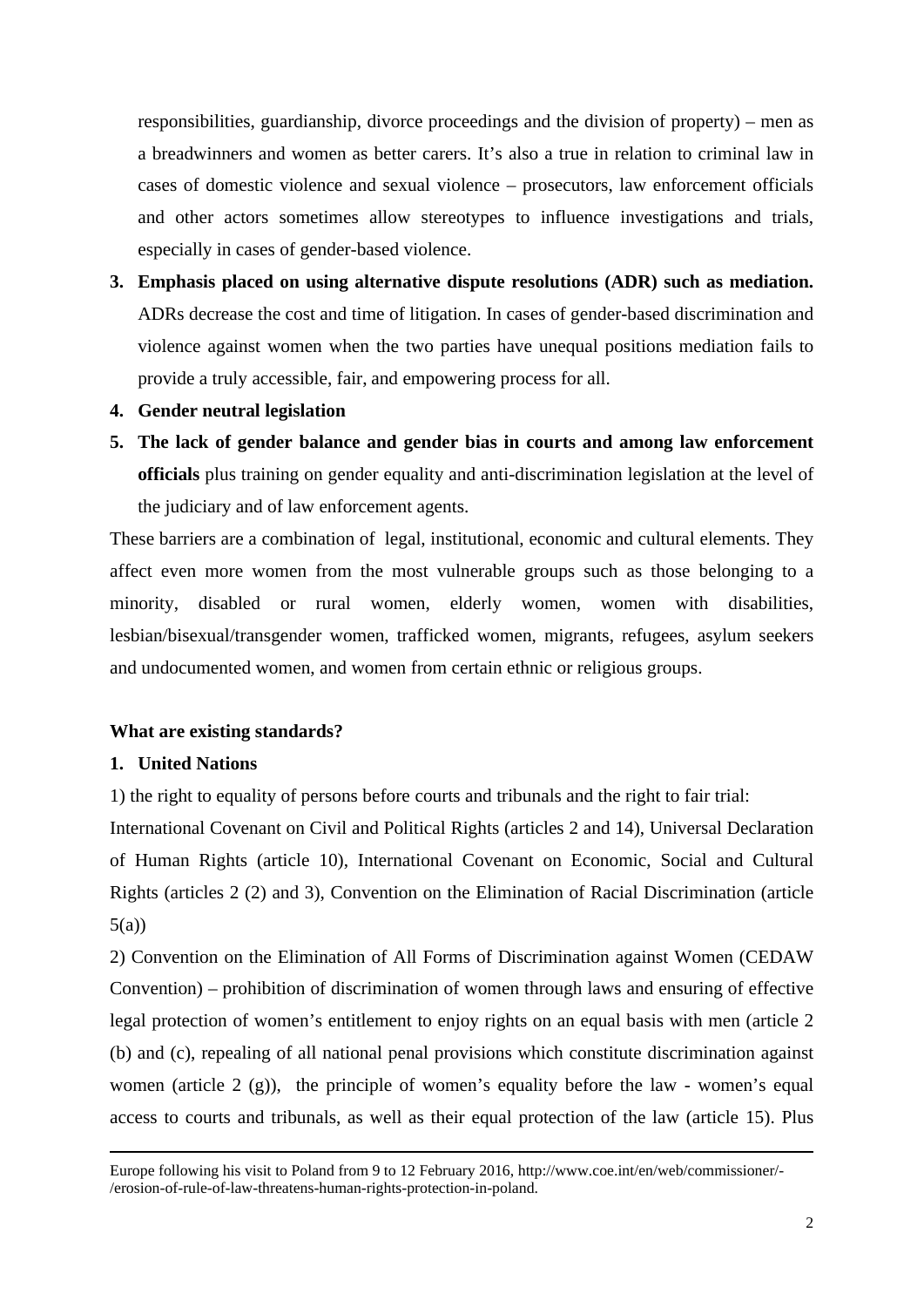General Recommendation 33 (2015) on women's access to justice of CEDAW Committee and Beijing Platform for Action.

#### **2. Council of Europe**

1) European Convention on Human Rights (article 6 and 14), European Social Charter, Convention on Action against Trafficking in Human Beings (article 15)

2) Convention on Preventing and Combating Violence against Women and Domestic Violence includes numerous provisions aimed at facilitating the access of victims of violence to justice, in particular by requiring states parties: to provide adequate legal information (Article 19), to encourage reporting (Article 27), to provide victims with adequate civil remedies (Article 29), and compensation (Article 30), to criminalise or otherwise sanction a broad range of forms of violence against women (Articles 33-40), to ensure that investigations and judicial proceedings are carried out without undue delay (Article 49), that prosecutors can initiate and continue proceedings, even if the victim withdraws the complaint (Article 55), that evidence relating to the sexual history and conduct of the victim is permitted only when relevant and necessary (Article 54), that mandatory alternative dispute resolution processes or sentencing, including mediation and conciliation, are prohibited (Article 48), that victims are protected at all stages of investigations and judicial proceedings (Article 56), that they have access to legal assistance and to free legal aid (Article 57).

**3. European Union** – the Directive 2012/29/EU of the European Parliament and of the Council of 25 October 2012 establishing minimum standards on the rights, support and protection of victims of crime, and replacing Council Framework Decision 2001/220/JHA (Victims' Directive). The objective of the Directive is to ensure that victims receive the support they need, that they can participate in proceedings and receive and understand relevant information, and that they are protected throughout criminal investigations and court proceedings. Authorities are obliged to determine whether and to what extent the victims would benefit from special measures in the course of criminal proceedings.

A few of the issues are of great importance:

- 1) access to free legal aid for women by ensuring that eligibility criteria for legal aid is formulated on the basis of gender considerations so as to take into account the diverse realities of women's lives;
- 2) addressing the power dynamics between men and women in alternative dispute resolution processes to ensure the rights or women are respected and their voices and concerns heard;